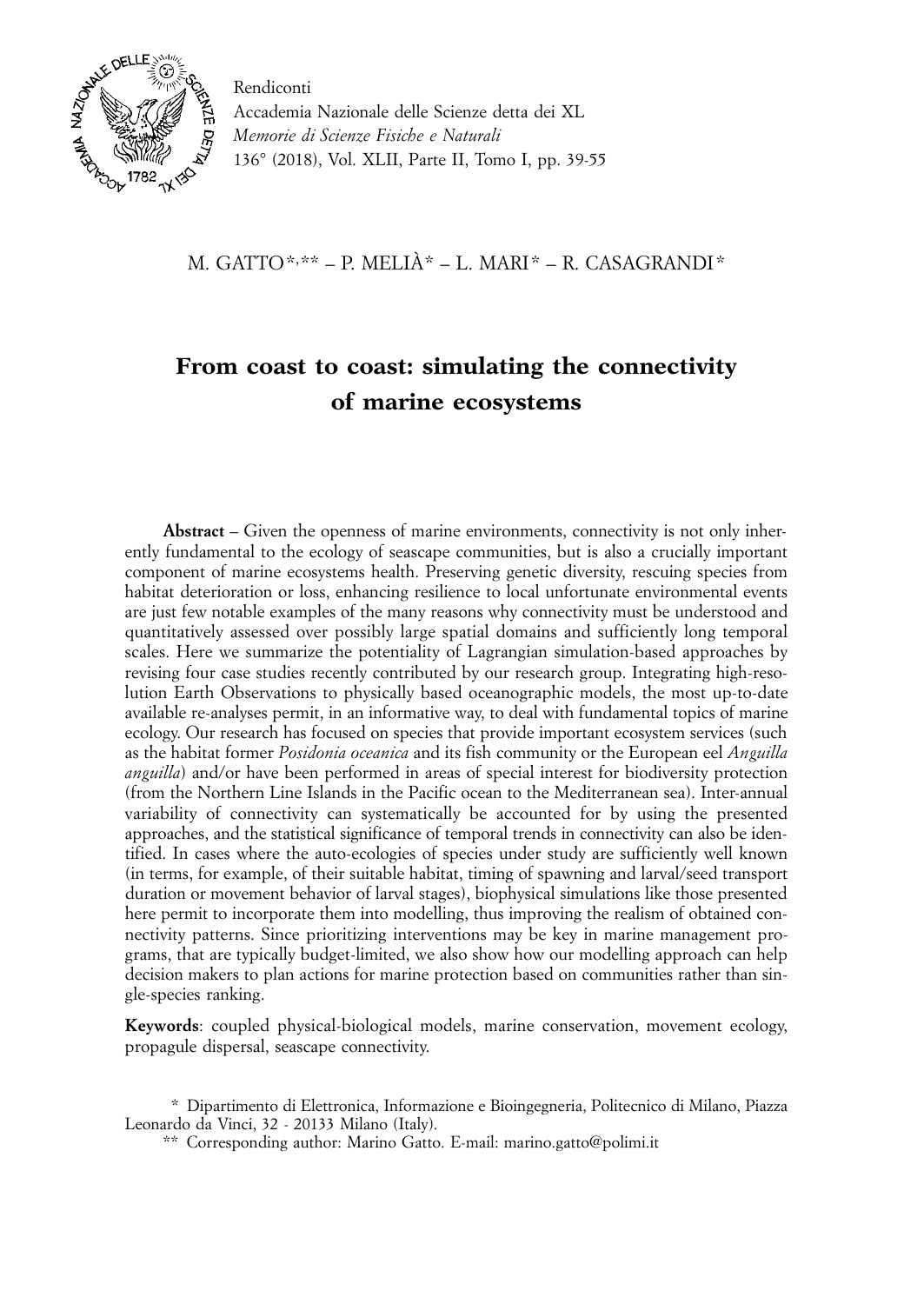## *Introduction*

Seascape connectivity is a key process affecting the dynamics of marine communities and a major ecological principle for ecosystem-based planning. However, connectivity is a very general term that describes a complex process including many components. Although both adult movement and larval dispersal can characterize connectivity, the latter is considered the most important phenomenon for many species of marine organisms. Here, we will deal with this kind of connectivity, which however leaves out all those species whose adults are highly mobile, such as big pelagic fish and marine mammals. The elements of larval connectivity are sketched in Figs. 1 and 2.



Fig. 1. Relationship between the spatial and temporal components of larval transport, larval dispersal and reproductive population connectivity for a sessile species. White circles are locations in space with coordinates *x*-*y* at time *t*. Initial  $(x_0)$  and final  $(x_f)$  locations are benthic, while the others are pelagic. Redrawn after [10].

There are several possible approaches to studying connectivity in marine ecosystems. Very broadly, they can be classified into three categories:

- Mark-recapture methods, tagging, chemical signatures etc.
- Genetic markers
- Individual-based simulation

In this brief correspondence, we are going to explore the third approach with reference to the early life history stages of marine organisms, mainly the larval stage, its dispersal and the eventual settlement. Individual-based, coupled physical-biological models are increasingly used to investigate marine dispersal; the physical engine is provided by ocean re-analyses assimilating Earth Observation data, however, studying passive transport is not sufficient in many cases and thus it is necessary to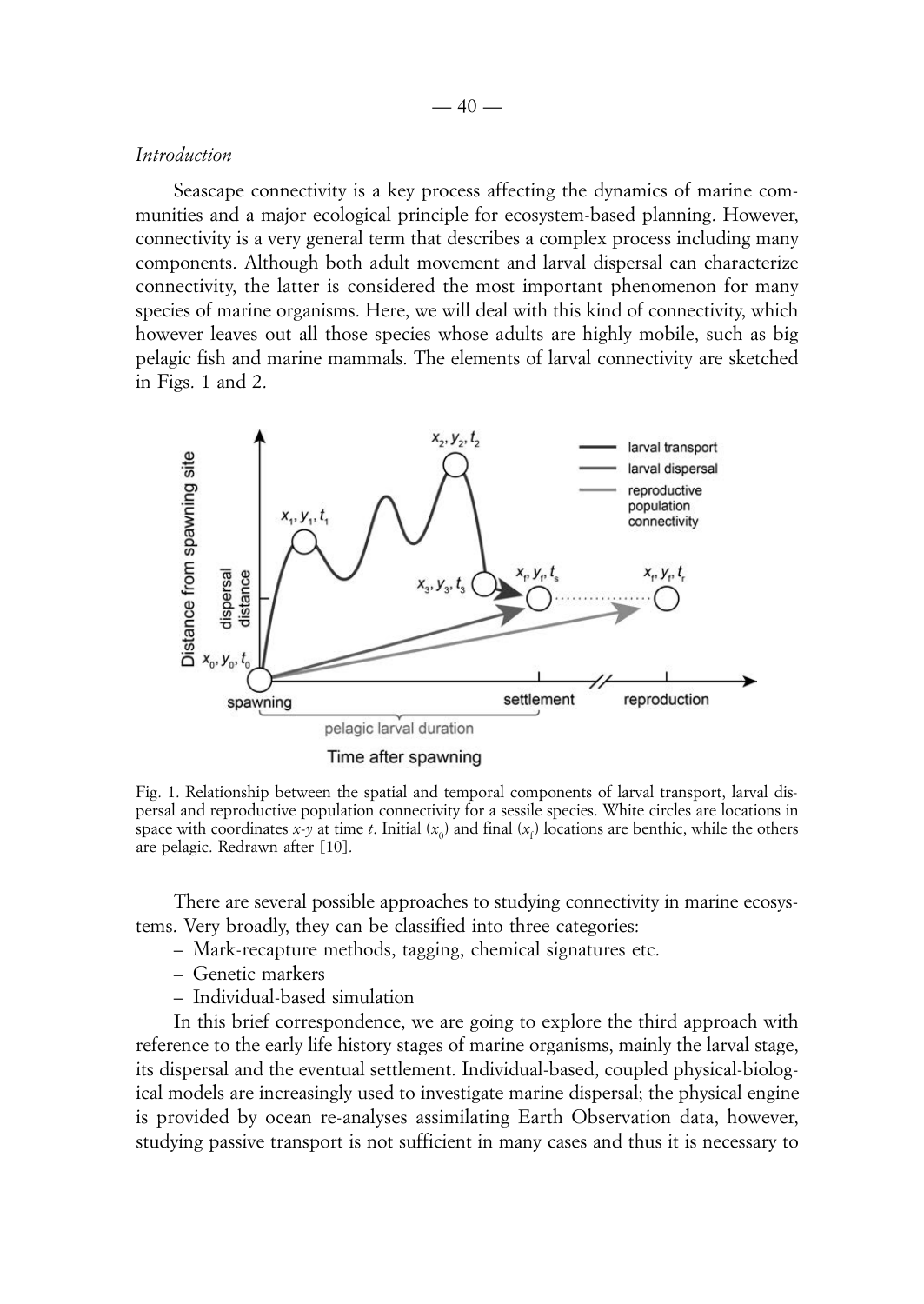

Fig. 2. The concepts of larval transport, larval dispersal and reproductive population connectivity. *f*, *g* and *h* are suitable functions. Redrawn after [10].

introduce specific biological characteristics of the organisms being investigated, including their ability to autonomously move and their post-larval survival. We will not make a general review of the topic, rather we will illustrate some of the recent results of the work performed by our research group. More specifically, we will deal with cases of increasing biological complexity.

– Pure larval transport (larvae as drifters): the case of Northern Line Islands in the Central Pacific Ocean

– Species-specific dispersal and connectivity: *Posidonia* beds in the Mediterranean Sea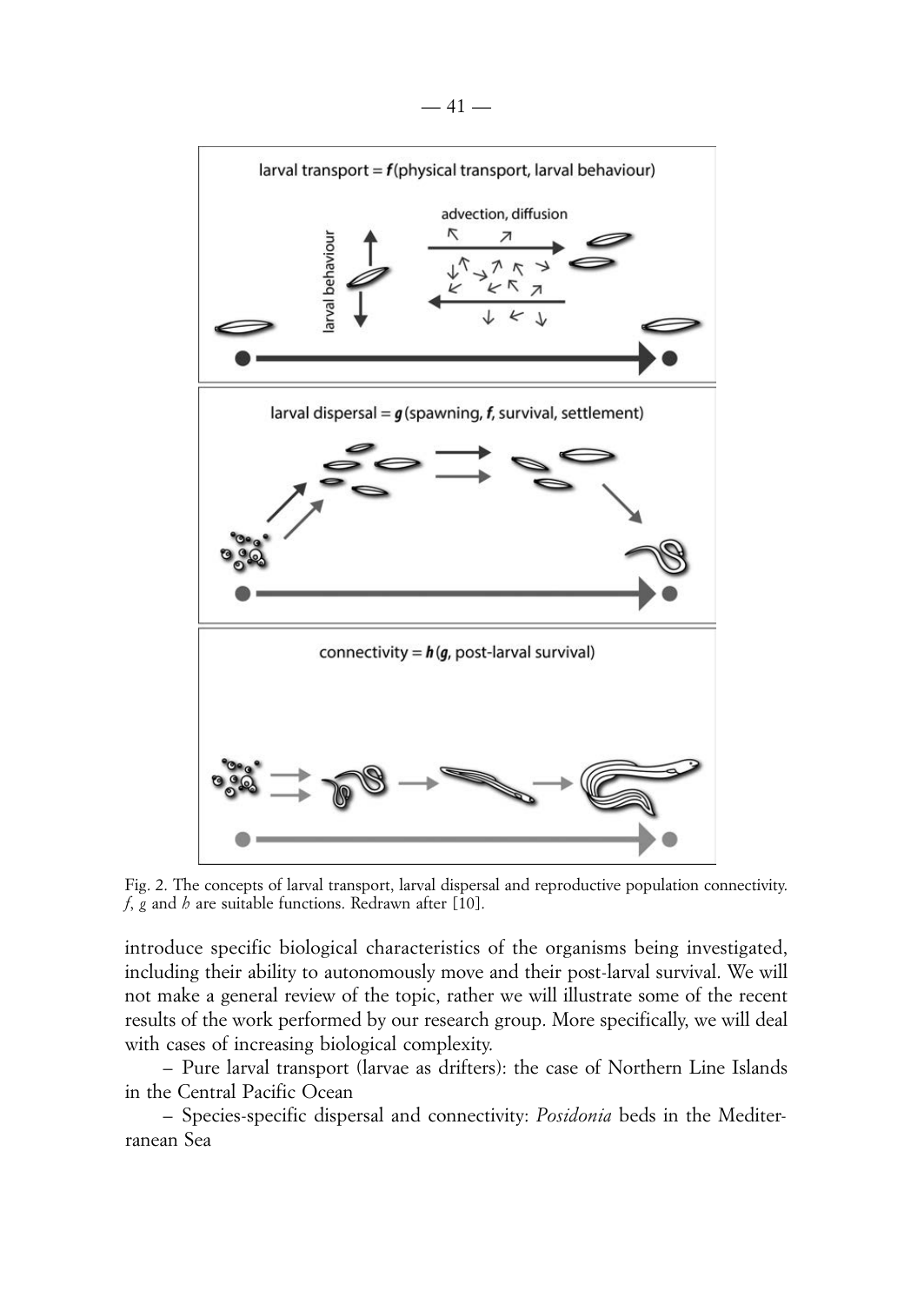– Making drifters alive: impacts of long-term changes in oceanic circulation on European eel recruitment

– Ecosystems connectivity: the *Posidonia* fish community in the Adriatic Sea.

#### *Connectivity in the Northern Line Islands*

Assessing ecological connectivity is of the uttermost importance in marine regions where there exist several species that risk extinction, but might be rescued by means of Marine Protected Areas (MPAs). These can serve as refuges for adult organisms, nurseries for juveniles and sources of propagules for other unprotected areas. The potential of MPAs to effectively operate can be assessed by studying larval transport within MPAs, and between MPAs and non-protected locations that are, however, suitable as nurseries. A paradigmatic example that we have studied [4] is that of the Northern Line Islands (Fig. 3). This archipelago is located in the Central Pacific Ocean and is one of the longest island chains of the planet. The northernmost



Fig. 3. The Northern Line Islands. Filled dots indicate positions and areal extents of the five islands of the archipelago, from where larvae were released for Lagrangian simulations, while dashed circles enclose the area used as retention zone of each island. The background gray scale represents the magnitude of the surface velocity field (global average 1991-2010), while arrows indicate average flow direction. The study area is highlighted as a gray square in the Central Pacific region (inset). Redrawn after [4].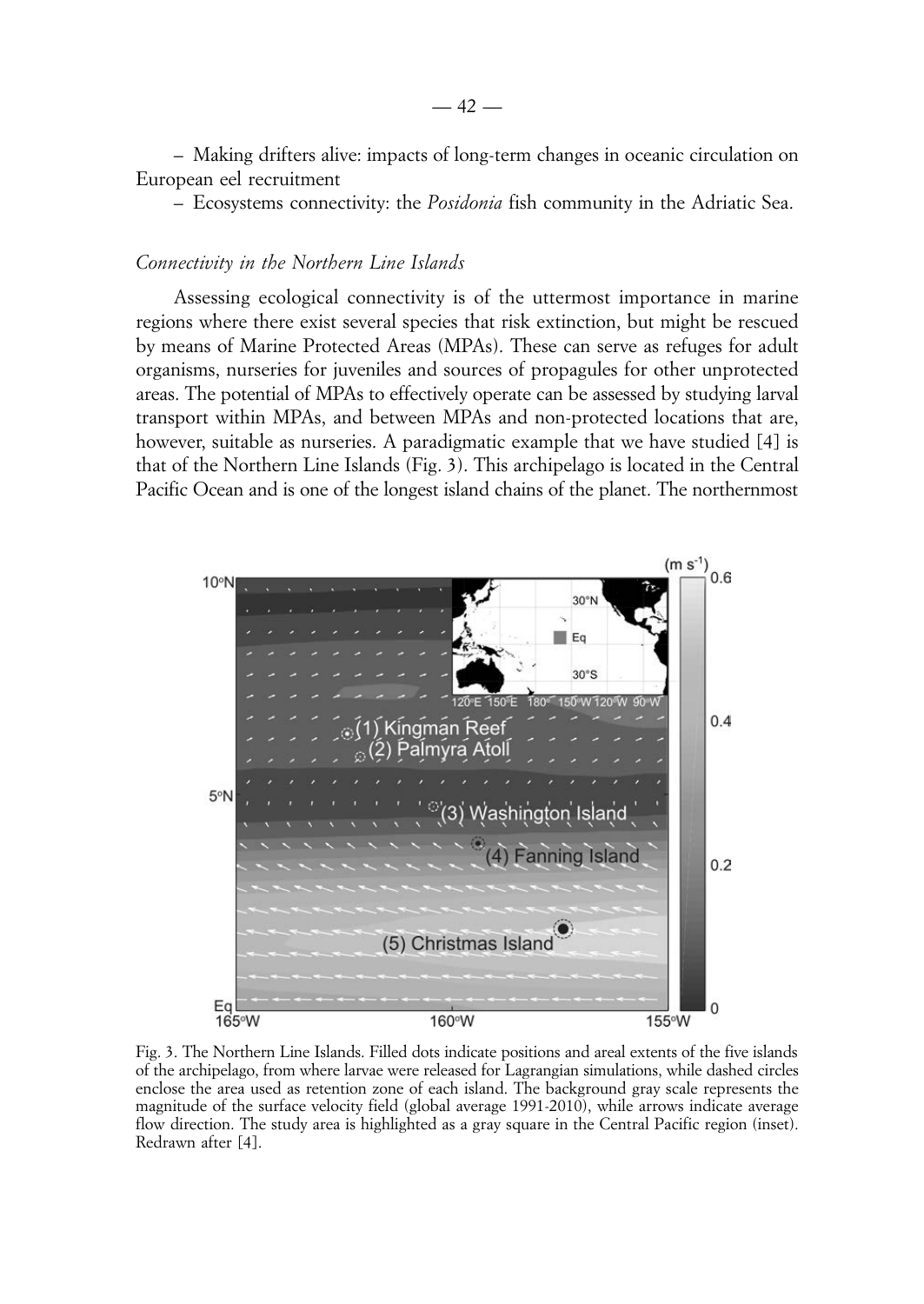islands, Kingman Reef and Palmyra Atoll (territories of the United States) are uninhabited and are among the most pristine tropical marine environments worldwide. Both are part of the Pacific Remote Islands Marine National Monument, the largest MPA in the world. The southern part of the archipelago, instead, belongs to the Republic of Kiribati and consists of inhabited islands, whose residents heavily depend on fishing for their subsistence. Thus, there is a strong latitudinal gradient of human impact.

Potential connectivity patterns in the Northern Line Islands archipelago were investigated via individual-based simulations, in which fish larvae were described as passive Lagrangian particles. The Ocean General Circulation Model NEMO v.3.2 was used as the hydrodynamic engine for numerical simulations. A wide range of spawning seasons (month of larval release) and pelagic larval durations (PLD, the amount of time a larva can spend in open waters before eventually settling on a reef), two typical life traits of fish species that heavily influence dispersal dynamics, was used to investigate the effect of intra-annual variability. Inter-annual variability was instead accounted for by performing simulations over a long temporal span, from 1991 to 2010. Based on individual larval trajectories, pairwise between-island connectivity was measured as the fraction of particles released at one island whose trajectories crossed the retention region (defined as a round patch centered at the island coordinates with a radius corresponding to that of the island plus a buffer of 10 km) of another island at any time before the end of the PLD (see e.g. [9]).

As an example, the in/outbound connectivity scores for Palmyra Atoll in year 2000 are shown in Fig. 4. Local larval retention is present for the months from January to June (except for May). Palmyra Atoll appears to act as a potential propagule source for Kingman Reef (from January to May, but mostly in February-April), while no outbound connectivity to the other islands is observed. As a sink, Palmyra Atoll receives propagules from all the other islands of the archipelago. Connectivity to Palmyra Atoll is especially strong for larvae released during January-April. Some connectivity is also observed from the three southernmost islands between October and December. In general, longer PLDs are found to favor between-island connectivity. Remarkably, average connectivities within the Pacific Remote Islands Marine National Monument (i.e. between Kingman Reef and Palmyra Atoll) are typically stronger than connections between Palmyra Atoll and the southern islands of the archipelago.

Potential connectivity can significantly fluctuate from year to year, following interannual variations of the circulation fields. As an example, Fig. 5 shows how connectivity patterns from Palmyra Atoll to Kingman Reef and from Christmas Island (the southernmost island of the archipelago) to Palmyra Atoll have changed over a twenty-year period. Interannual variations appear to be at least partially associated with the El Niño–Southern Oscillation. Specifically, yearly averages of the South-to-North connectivity scores are negatively correlated with the yearly averages of the El Niño–Southern Oscillation signal [4].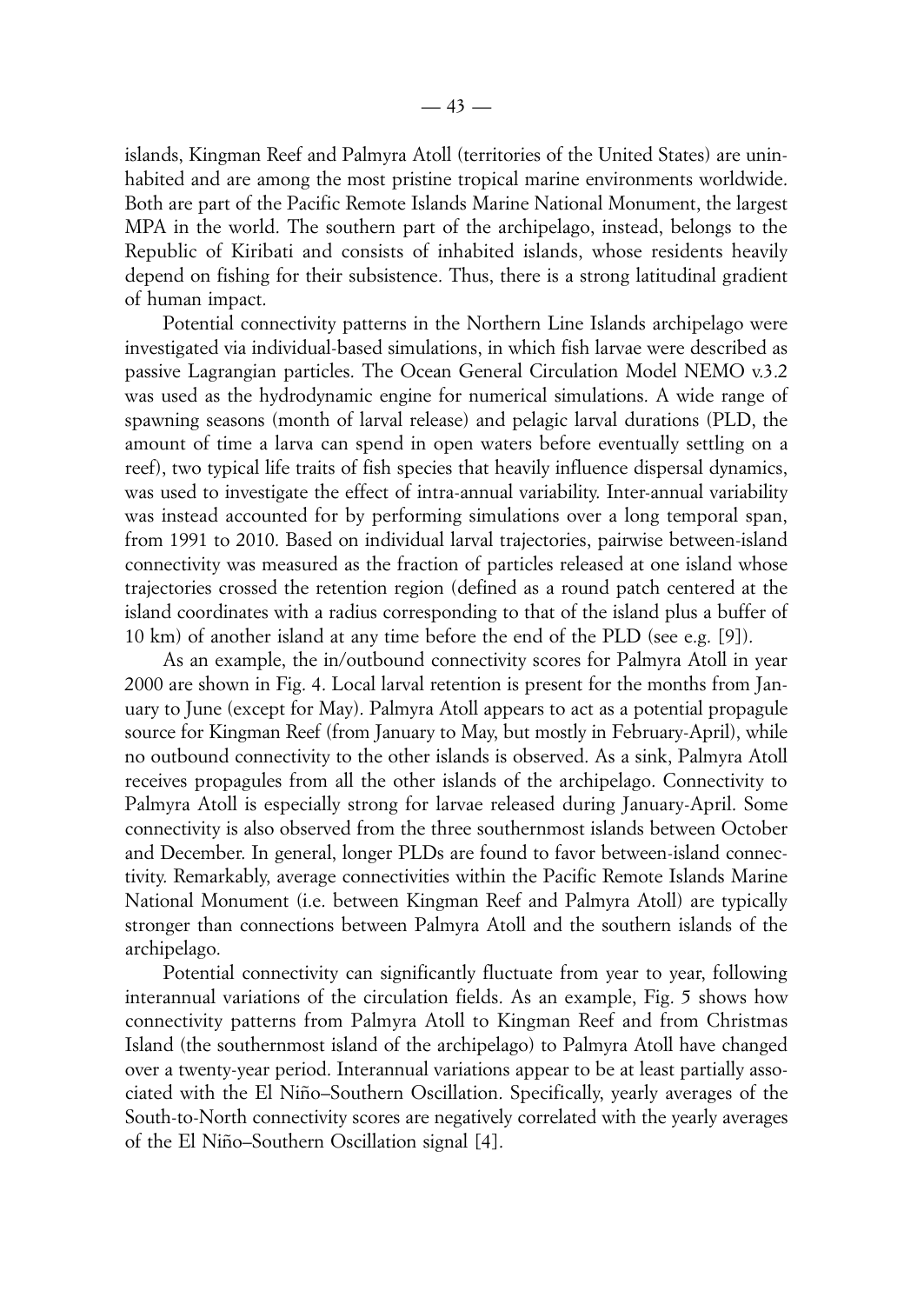

Fig. 4. Connectivity scores for Palmyra Atoll as a function of spawning season and PLD (year 2000). Connectivity patterns to the other islands are not shown because connectivity scores are less than 1% for every combination of PLD and release season. Redrawn after [4].



Fig. 5. Inter-annual variability of connectivity patterns within the Northern Line Islands archipelago for the period 1991-2010. Black solid lines represent monthly connectivity scores averaged over the set of PLDs considered in Fig. 4, while the gray shaded areas report the min-max range of the PLD-specific connectivity scores. Redrawn after [4].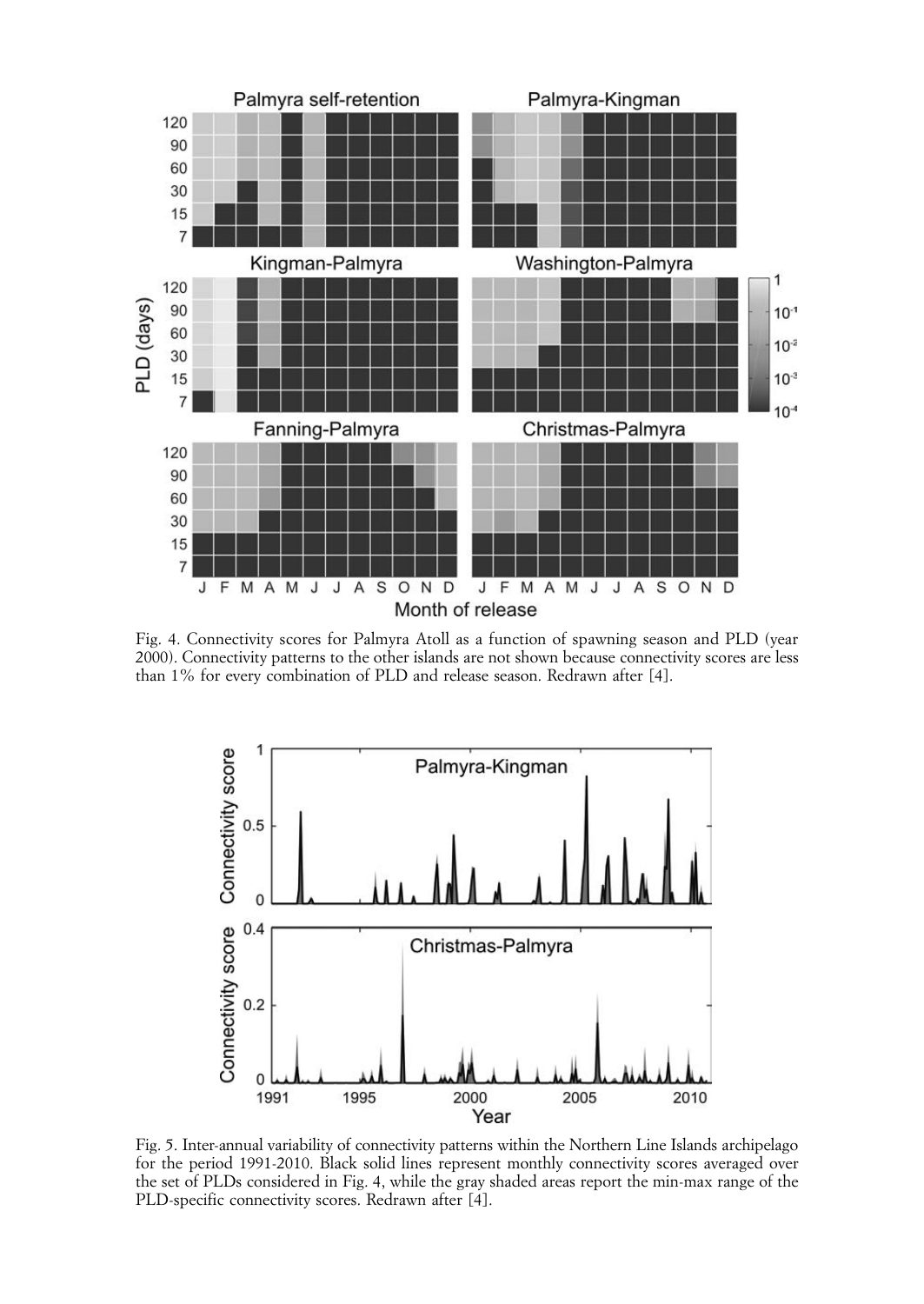Overall, our results suggest that, despite the temporal intermittency of some features, the main patterns of connectivity within the Northern Line Islands archipelago are quite clear in terms of their directions and intensities. Specifically, Kingman Reef and Palmyra Atoll act more as sinks of particles from the southern islands than as sources of larvae for them. Thus, the protected part of the archipelago extends its conservation reach well beyond its geographical borders. In fact, even larvae released from the more impacted southern islands can ultimately reach the northern sanctuary, which may therefore serve as a nursery for juveniles that were originally born elsewhere. Conversely, larval dispersal from North to South seems to be more sporadic, thus unlikely to be ecologically important. It is worth remarking that the increasing anthropogenic pressures in action on Washington, Fanning and Christmas islands might turn the South-to-North connectivity also into an emerging potential threat. In fact, any pollutants or alien species possibly departing from the southern islands, which are the most inhabited by humans, have non-negligible chances of reaching Palmyra Atoll and/or Kingman Reef.

# *Dispersal in* Posidonia *beds of the Mediterranean Sea*

The seagrass *Posidonia oceanica* is considered the most important and well-studied seagrass species of the Mediterranean Sea. It supports fundamental marine food webs in all coastal areas of the Mediterranean large marine ecosystem. Unfortunately, this species, which is not only important *per se*, but also as a habitat forming organism for many other marine species, is declining at an alarming rate (about 1.5% every year in recent years). Within the framework of the H2020 Ecopotential Project (www.ecopotential-project.eu), we have evaluated the connectivity of *P. oceanica* beds in the whole Mediterranean from 1987 to 2016 on the basis of Earth-Observation guided ocean re-analyses. Given the long time span considered, we also aimed to detect possible impacts on connectivity of ongoing climate change.

Connectivity patterns were explored via Lagrangian simulations, in which purely passive transport of the seagrass fruits between locations that are suitable for *P. oceanica* beds was simulated, according to the species-specific reproductive schedule and dispersal traits. A general map of potential suitability for the seagrass was obtained from the MEDISEH-Marea project (Mediterranean Sensitive Habitats), while the physical engine for the biophysical simulations was provided by the Copernicus Marine Environment Monitoring Service (marine.copernicus.eu). Ecological connectivity was then evaluated according to an *ad-hoc* definition accounting not only for the strength of dispersal (evaluated as the number of trajectories linking directionally two suitable sites) driven by purely oceanographic factors, but also for the species-specific suitability scores of the release and settling sites. As an example, the suitability-weighted connectivity map for year 1995 is shown in Fig. 6.

Suitability-weighted connectivity was evaluated over time to single out the strongest and most time-persistent ecological connections for *P. oceanica* across the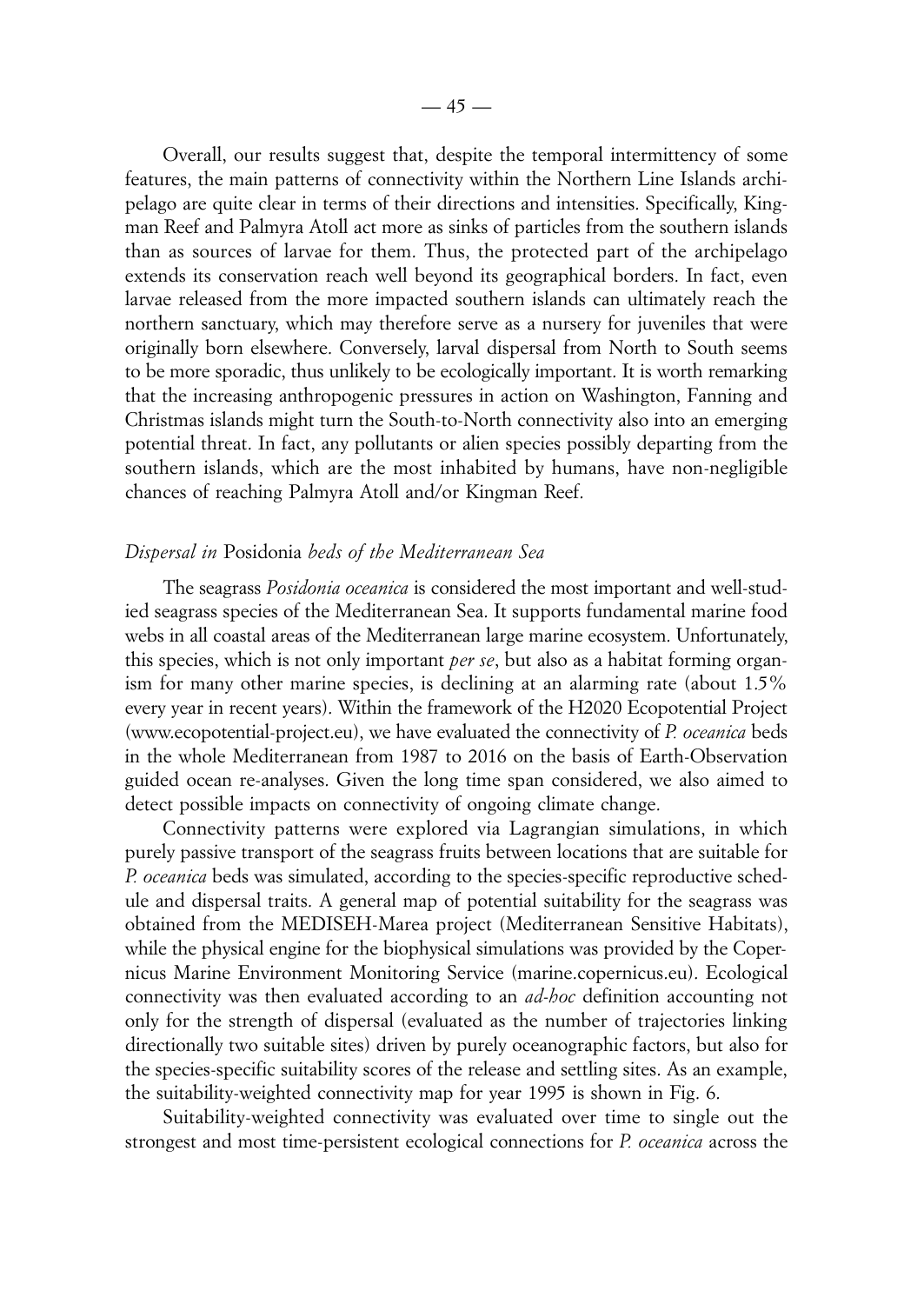

Fig. 6. Patterns of suitability-weighted connectivity for *P. oceanica* across the Mediterranean Sea for the year 2005. Connectivity between two sites (say, *i* and *j*) is defined as  $C_{ij}^s = s_i n_{ij} s_j$ , where  $n_{ij}$ is the numer of fruits released at site  $i$  reaching site  $j$ , whereas  $s_i$  and  $s_j$  are the suitability scores of the source and settling sites, respectively. In the map, dots represent self-retention  $C_i$ , while links represent pairwise connectivity scores  $C_{ij}^s$  (with  $i \neq j$ ).

Mediterranean Sea, specifically in terms of the possible functional roles that a local population can play. To characterize this role, we calculated the fluxes originating from and received by the same marine site (*retainer*), originating from a site and received by any other (*source*), and originating from any other and arriving to a site (*sink*). Following the methodology proposed by [7] we have produced connectivity rankings for the different Mediterranean sites, namely giving higher scores to locations that are better retainers, sources and sinks in terms of both sheer intensity and temporal persistence. In this way, we identified possible hotspots of *P. oceanica* ecological connectivity (Fig. 7). For instance, the top-100 hotspots appear to be unevenly distributed in all of the four principal sub-basins of the Mediterranean Sea, mainly along the Spanish coastline in the Balearic Sea, on the Western coast of Sardinia, in the Norhern Tyrrhenian Sea (Western Mediterranean region), along the coasts of Tunisia and Libya and in the Ionian Sea (Central Mediterranean region),



Fig. 7. Hotspots of ecological connectivity for *P. oceanica* in the Mediterranean Sea. Shown are the top-100 suitability-weighted connectivity hotspots.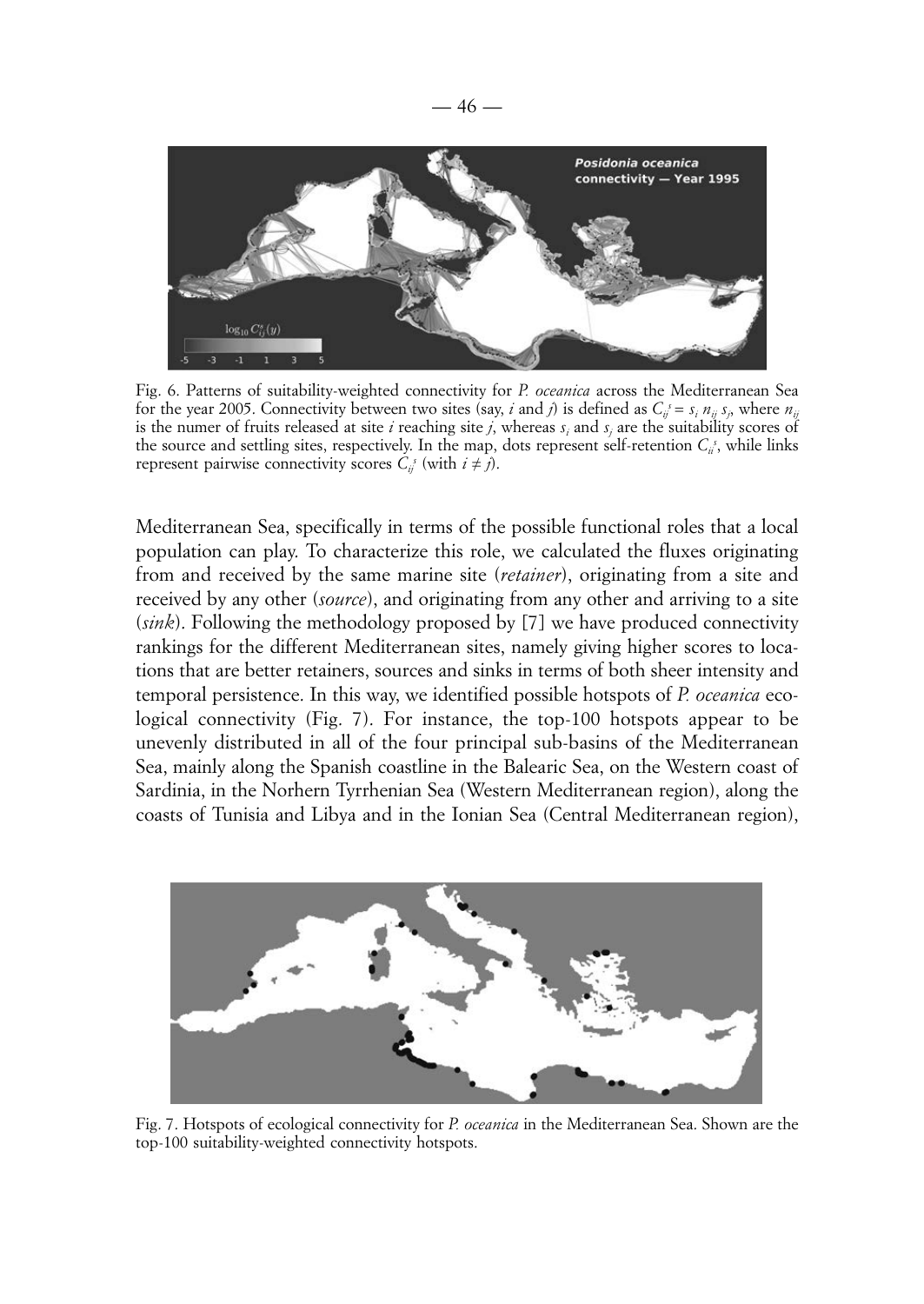in the North-Eastern Adriatic Sea (Adriatic region), and in the Aegean Sea and along the Egyptian coastline (Eastern Mediterranean region).

Temporal trends in local connectivity metrics are shown in Fig. 8. The occurrences of statistically significant ( $p < 0.05$ ) negative linear trends outnumber the occurrences of positive ones for both self-retention and indegree. Interestingly, *Posidonia* connectivity hotspots are characterized by relatively fewer occurrences of increased self-retention and more instances of decreased self-retention compared to the whole Mediterranean Sea. By contrast, positive indegree trends are more prevalent



Fig. 8. Directions of change in local time series of *P. oceanica* connectivity metrics. Shown are the marine sectors for which statistically significant trends are detected over the period 1987-2016. With the term indegree (respectively, outdegree) we indicate the ability of different locations to act as sinks (sources).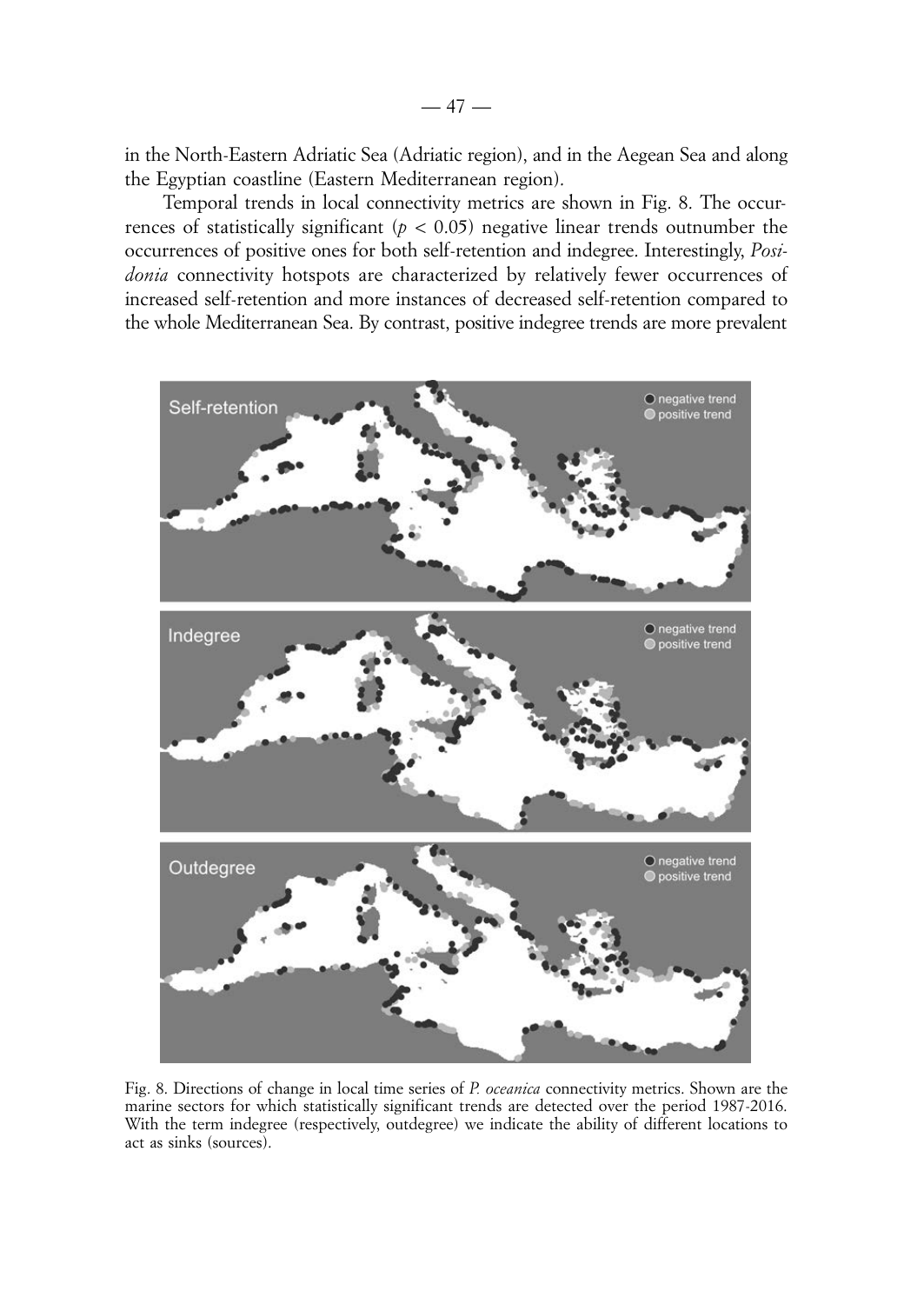among connectivity hotspots than in the whole Mediterranean Sea, while negative indegree trends are less frequent in connectivity hotspots. Outdegree trends appear to be less variable when evaluated over the whole Mediterranean Sea or restricted to connectivity hotspots, yet statistically significant trends (either positive or negative) in outdegree time series are more frequently observed in connectivity hotspots.

The results of our large-scale and long-term assessment suggest that spatiotemporal variability is an important component of *P. oceanica* connectivity in the Mediterranean. Clearly, such variability makes the identification of connections that are both sufficiently strong and time-persistent to be ecologically relevant a completely nontrivial task, especially in the heavily anthropized coastal ecosystems of the Mediterranean Sea [8]. Also, the finding that significant trends in connectivity are more frequently identified in connectivity hotspots suggest that the role played by these marine sites in structuring the dispersal dynamics of *P. oceanica* might be changing over time, with implications for the future of large-scale propagule exchange in the Mediterranean Sea. This, together with the prediction that the Mediterranean basin will be one of the regions most affected by global change [3], suggests that these hotspots might deserve special protection, and reaffirms the idea that decisions regarding marine protection should also aim to enforce resilience against climate change impacts [5].

#### *Making drifters alive: the long trip of European eel*

Up to now, we have considered passive transport alone, but in many cases propagules are also capable of active motion. Most fish larvae are not only transported by oceanic currents but can swim in specific directions. A case study that our research group has pursued for many years is that of the European eel, *Anguilla anguilla* L. This catadromous species has a very unique life cycle which is summarized in Fig. 9. In the past 50 years, a synergy of factors has led the European eel stock on the edge of collapse (recruitment has experienced a >99% drop with respect to historical levels): habitat loss, chemical contamination, parasitic diseases, over-exploitation, and possibly oceanic changes. It is this last factor that we have recently explored with reference to the dispersal of larvae (the so-called leptocephali) from the Sargasso Sea to the European shores. This dispersal phase can last up to 3-4 years. Therefore, our approach has explicitly accounted for larval body growth and the implications that body size has on the mortality rate of leptocephali, their swimming speed and the depth of diel vertical migration. We can thus term such a model as physical-biological, not purely physical (passive transport only).

Relying on ocean circulation models that performed physical reanalysis of ocean currents from 1958-2000, we have run Lagrangian simulations tracking the dispersal of millions of growing and actively swimming larvae departing from the spawning area of the Sargasso Sea. We have let the individual eel larvae be carried by the currents (as described by the circulation model), providing them with key biological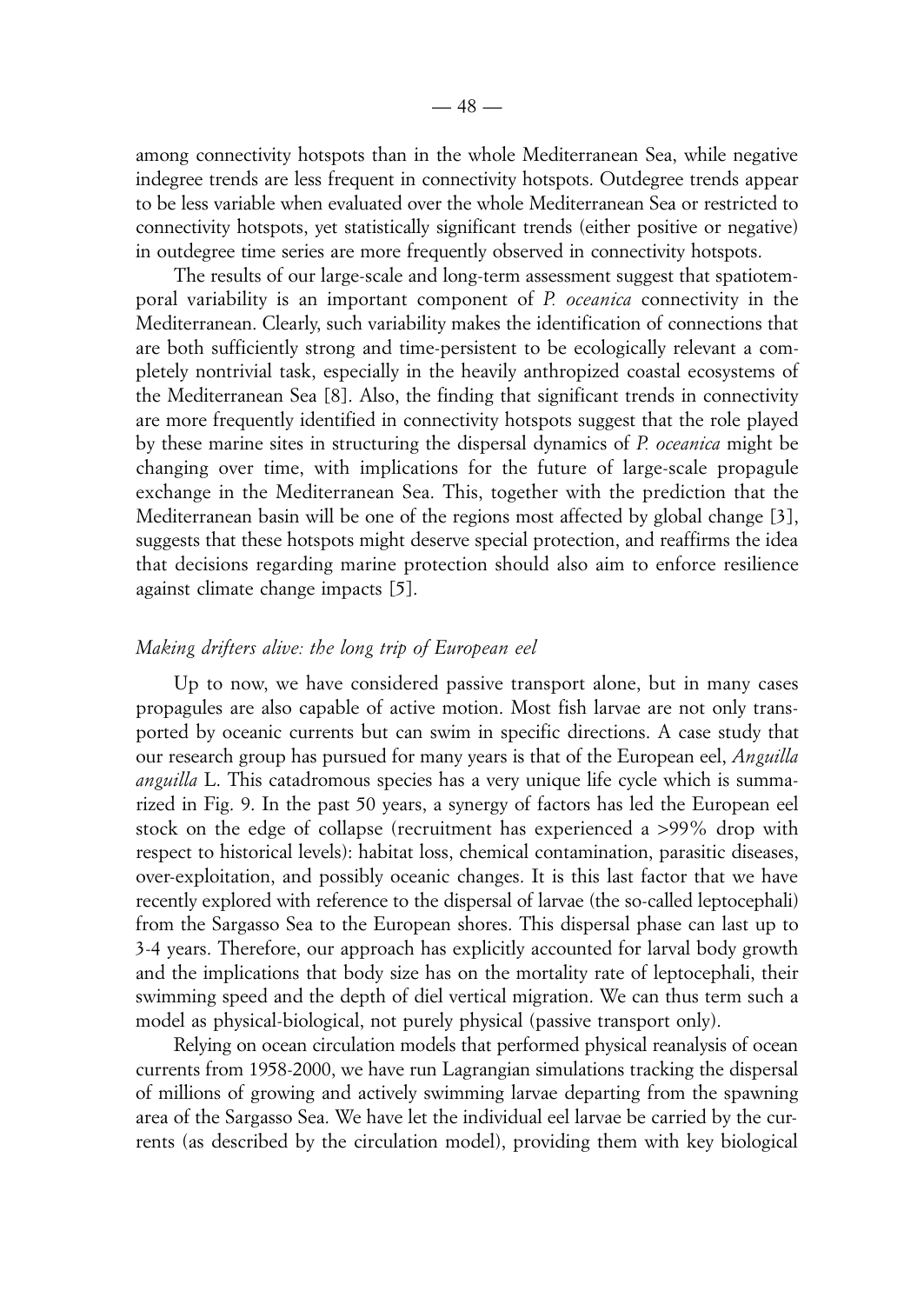

Fig. 9. Life cycle of the European eel *A. anguilla*. Modified from [1].

features that affect migration. These include the ability of larvae to swim autonomously and to move up and down in the water column to feed and avoid predators. We have first calibrated the model against field data from oceanic surveys conducted in the 1980s, including the distribution of larvae in the area of reproduction and near continental shores [6]. The calibrated model has then been used to simulate the migration of eel larvae along the time horizon 1958-2000, monitoring eel arrivals at the 15th meridian west [11]. Results are reported in Fig. 10 and can be summarized as follows:

– there is a weakly significant decreasing trend in migration duration

– the median migration duration has decreased by 6 days per year (7 months in 40 years)

- there is a strongly significant decreasing trend in the mean latitude of arrivals
- the mean latitude has moved southwards by 1/4° per year (10° in 40 years)

#### *Ecosystems connectivity: the* Posidonia *fish community in the Adriatic Sea*

Understanding connectivity patterns of single paradigmatic species with high cultural, economic or ecological role is important; however, biological conservation should adequately consider the complexity of ecosystems across a range of spatial scales instead of focusing on single species. For instance, marine protected areas increasingly aim to protect biodiversity in a holistic fashion. The COCONET project (towards COast to COast NETworks of MPAs - from the shore to the high and deep sea- coupled with sea-based wind energy potential) has recently investigated the role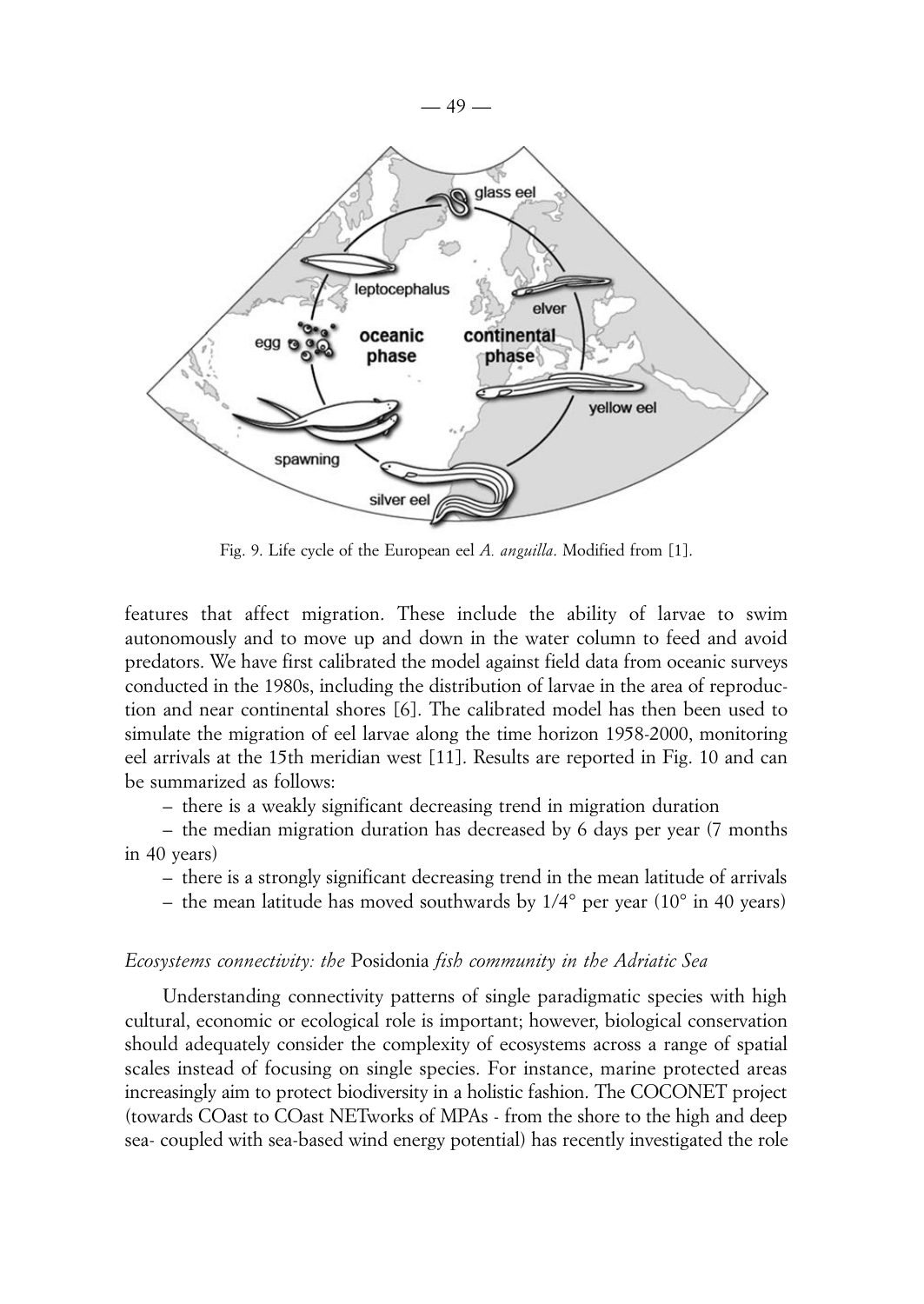

Fig. 10. Reconstructed time series of the main features of the oceanic migration of European eel larvae from the Sargasso Sea to the 15 °W meridian. (a) Median (solid line) and interquartile range (shaded area) of the median migration duration. (b) Mean (solid line) ± standard deviation (shaded area) of the latitude of arrival. Dashed lines indicate the corresponding regression lines. Modified from [11].

of networks of marine protected areas in guaranteeing ecological connectivity across the Mediterranean Sea [2].

To establish MPA networks and assess their effectiveness, the concept of connectivity should be extended from a single-species to a community perspective. Within the COCONET project we have considered *P. oceanica* not only per se, but also as a primary producer and habitat former for the trophic web that it sustains [7]. We have focused on a set of key species belonging to the *P. oceanica* community: *P. oceanica* itself, as well as three fish species (*Sarpa salpa*, *Symphodus ocellatus* and *Scorpaena porcus*) occupying different trophic levels and characterized by different dispersing traits (Fig. 11a,b) as regards both season and depth at which propagules are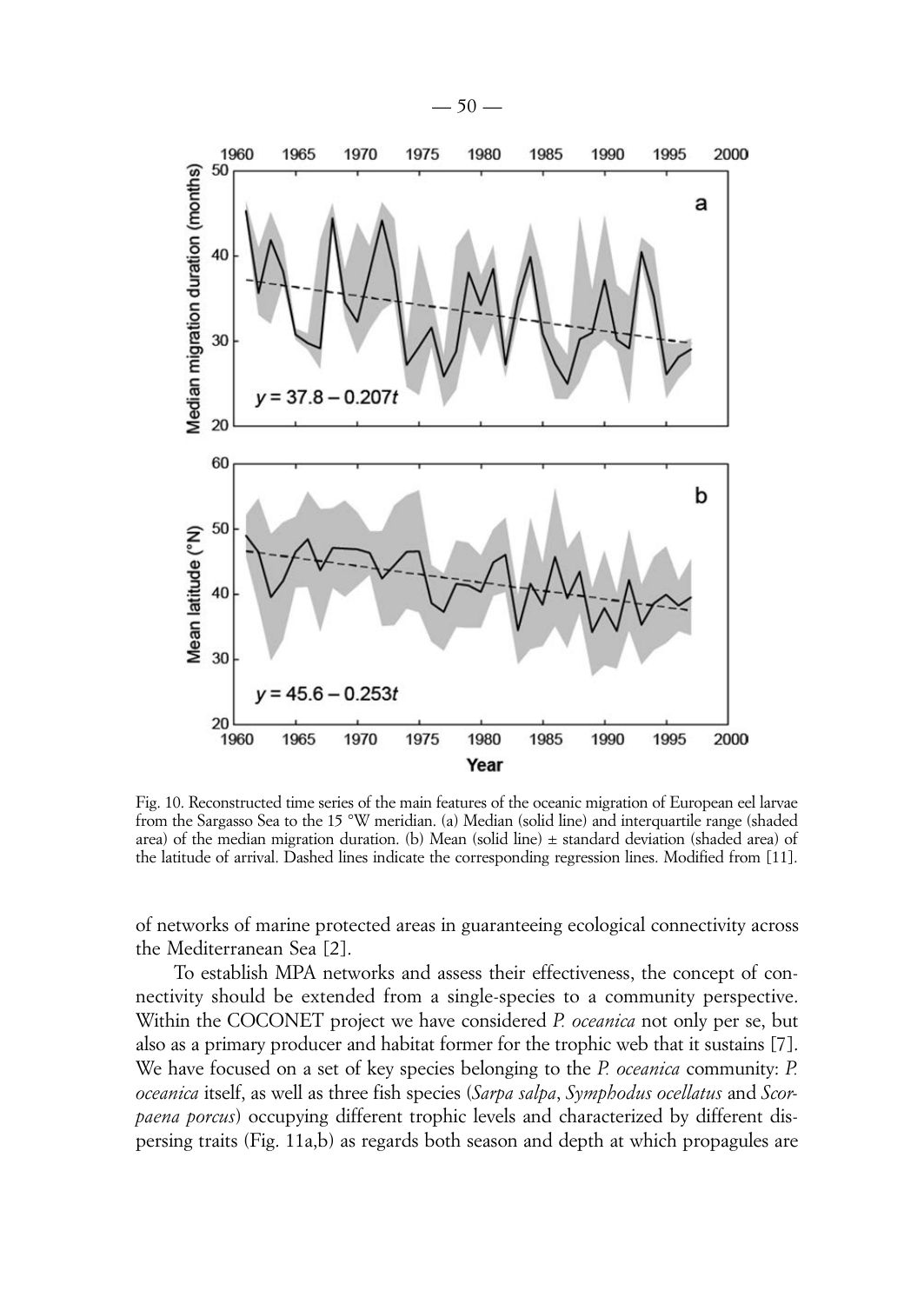

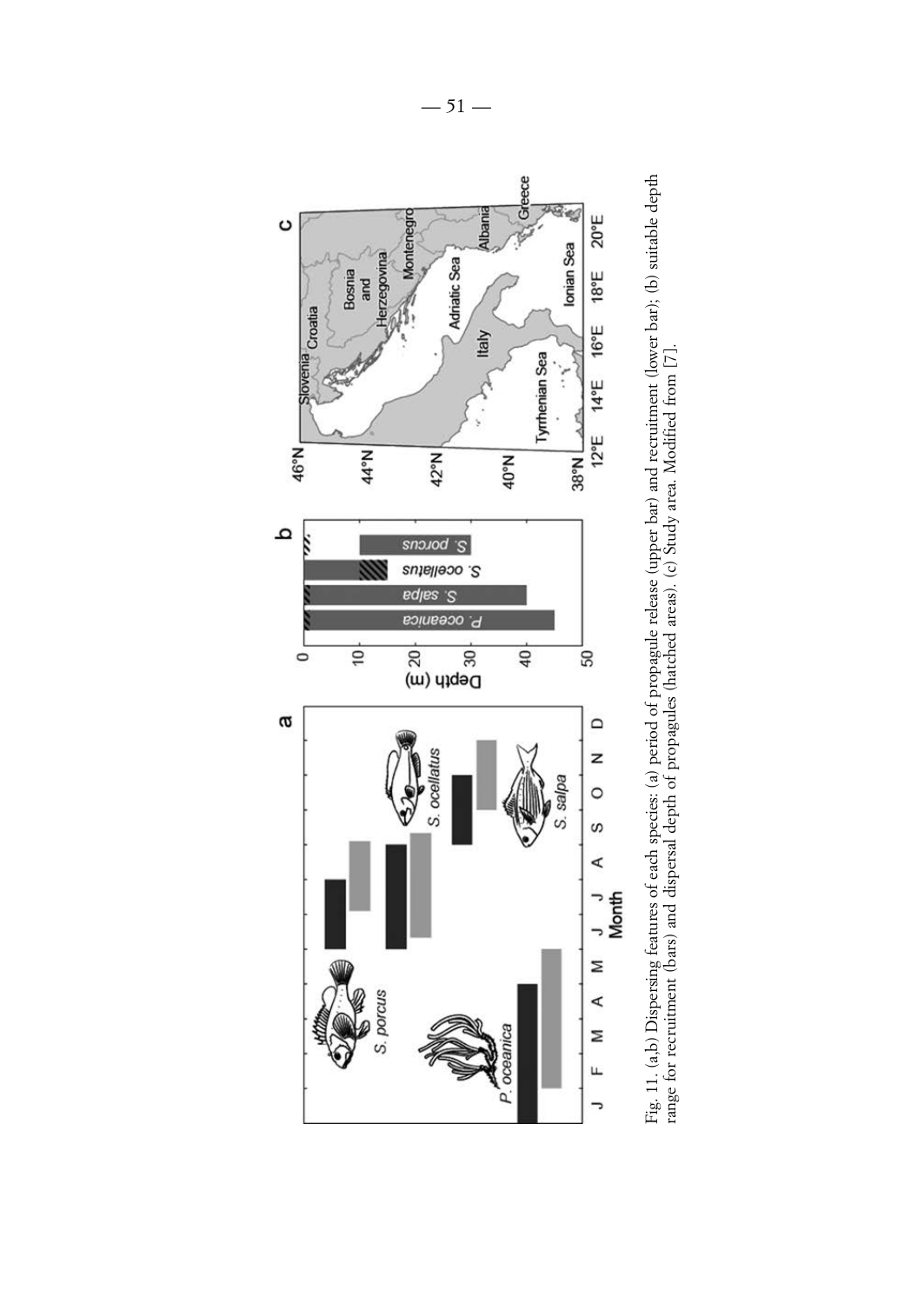

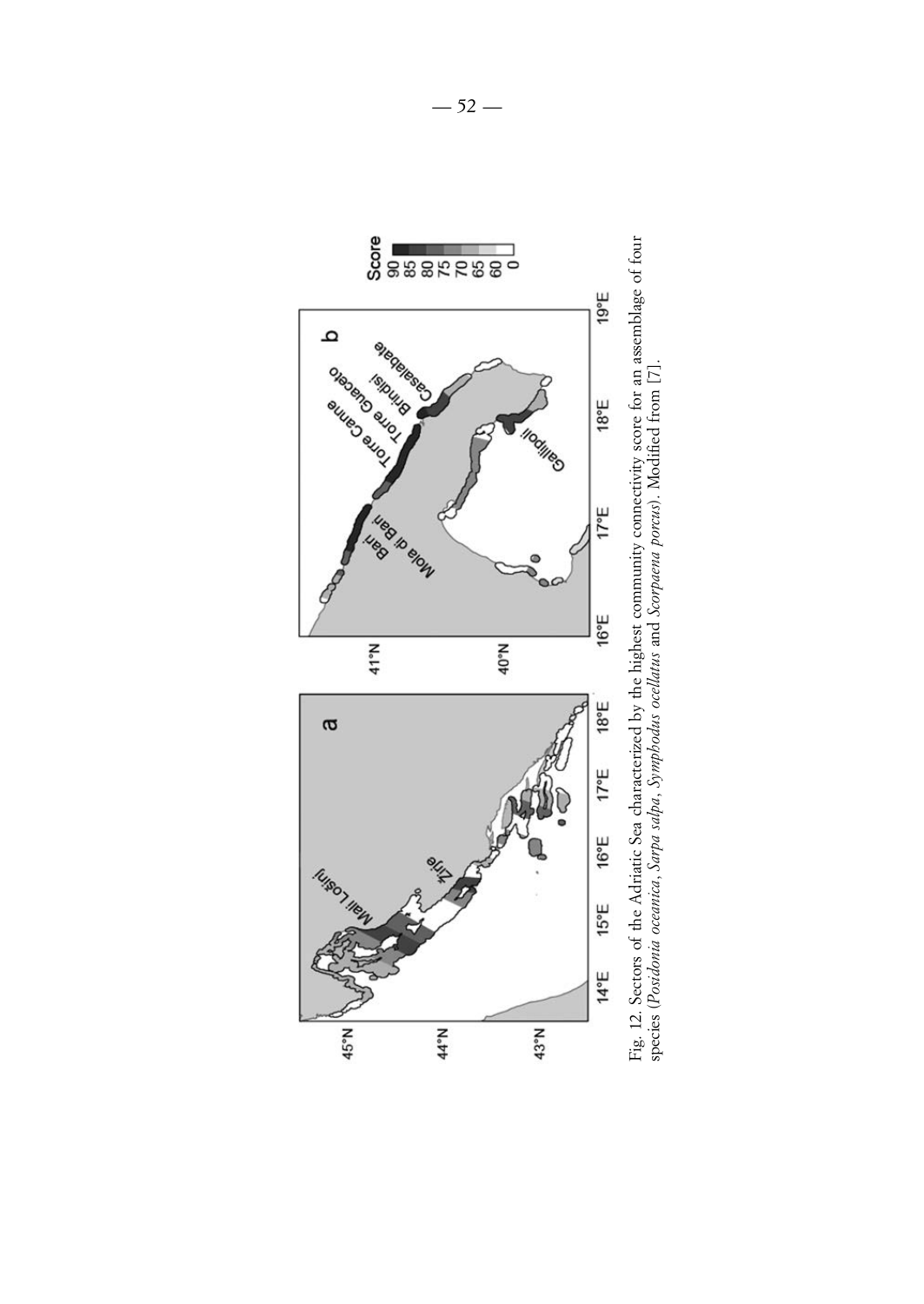released. The salema, *S. salpa*, is almost exclusively herbivorous (trophic level 2); the ocellated wrasse, *S. ocellatus*, feeds on bryozoans, hydroids, tubiculous polychaete worms, shrimps, amphipods and molluscs (trophic level  $3.5\pm0.5$ ); the black scorpionfish, *S. porcus*, feeds on small fishes such as blennies and gobies, crustaceans and other bottom-dwelling invertebrates (trophic level 3.9±0.7).

We have explored the connectivity of this species assemblage over a decade  $(2003-2013)$  within a region of about 250,000 km<sup>2</sup> in the central Mediterranean, encompassing the Adriatic Sea and the northernmost part of the Ionian Sea (Fig. 11c). The methodology used to assess the connectivity of each single species is basically the same as the one we described above for the *Posidonia* beds of the whole Mediterranean. In fact, connectivity was characterized by the effectiveness, that is the capacity to retain/donate/receive propagules, and persistence, that is the continuity of the flux of propagules throughout the years. To single out the locations that are most prominent in terms of the conservation of the 4-species assemblage, we aggregated speciesspecific indicators into a set of indices characterizing connectivity at the community level. To account for the fact that poor connectivity in one species cannot be completely compensated by good levels of connectivity in other species, we calculated each community index as the geometric mean of the corresponding species-specific indicators. The geometric mean is a measure of central tendency that places more weight (compared with the arithmetic mean) on the lowest values, thus providing a conservative measure of community connectivity. In this way, we have been able to identify hotspots of community connectivity. Fig. 12 shows the sectors with the highest community connectivity score along Croatian (a) and Apulian (b) coasts.

## *Conclusions*

Part of the complexity characterizing ecological systems is in that they display spatial and temporal patterns that depend on both local dynamics and the mechanisms of spatial connection. Such a complexity is particularly challenging in the marine environments because oceanic currents have the power of establishing ecologically relevant connections between locations that may be quite remote in terms of geographic distance (thousands of kilometres) and in a persistent (even if possibly fluctuating) manner for decades.

Big data provided by Earth Observation and the availability of incredible amounts of geo-referenced data at high resolution has made it possible to conceive the use of realistic space-explicit models that can provide scenarios, forecasts and guidelines for decision makers. Models of that kind can in fact incorporate climate variability too, thus making them very useful tools not only for the current management of marine ecosystems but also for a better planning of the management of our future environment.

Lagrangian simulations like those presented in the present paper allow in fact the study of the effects of long-term changes in species-specific connectivity patterns.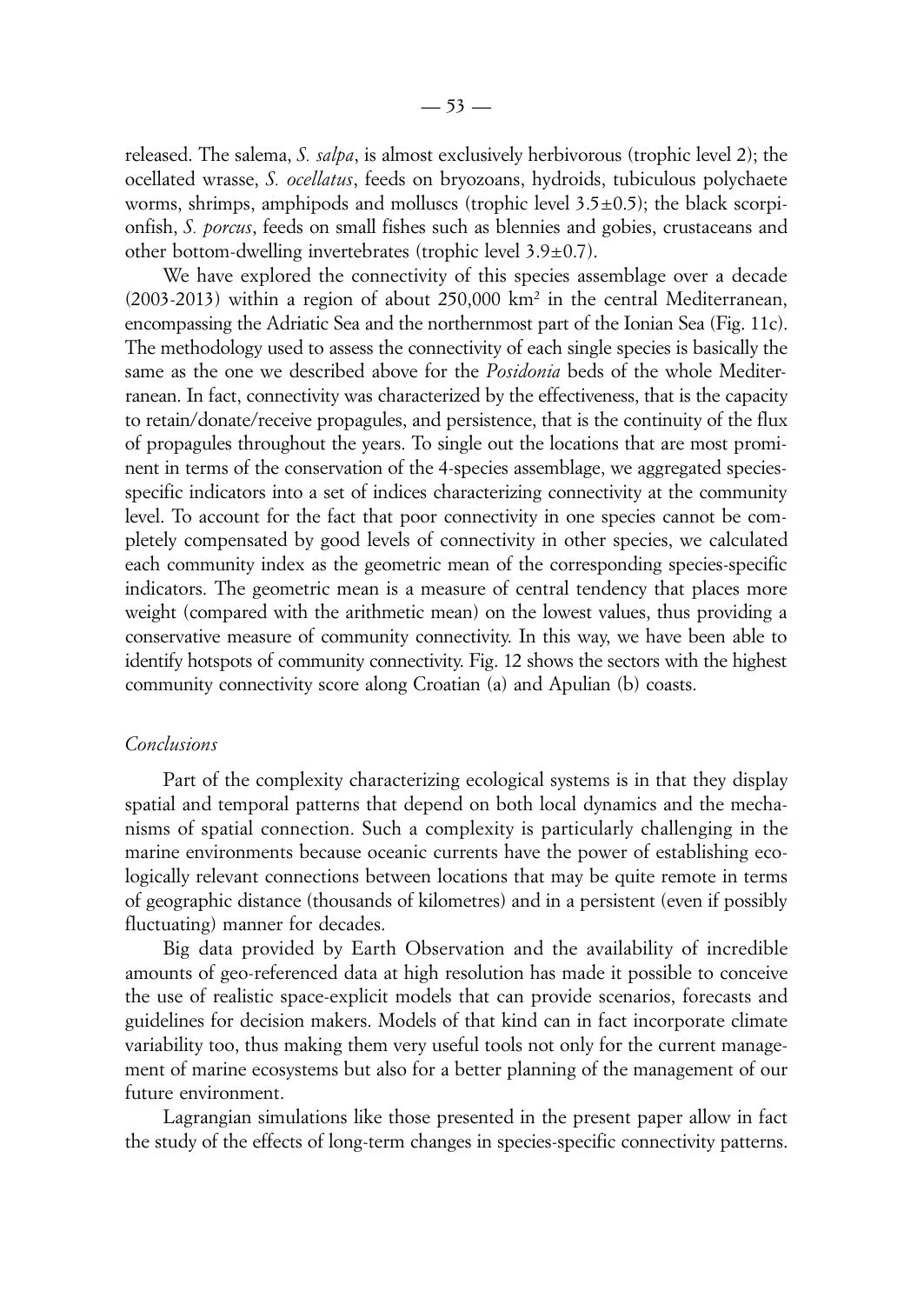Connectivity is a factor of primary importance to design conservation programs for vulnerable communities as well as to understand changes of provisioning ecosystem services. According to the biological characteristics of each species (such as timing and depth of spawning, pelagic larval duration, …), the resulting *ecological connectivity* between marine ecosystems may be quite different from the *average oceanographic connectivity* between marine locations and can therefore be subject to species-specific (or community-specific) detectable and significant temporal trends. Such trends are not necessarily found by large-scale, purely oceanographic studies, because they may be averaged out in space and/or time with other significant trends of opposite sign or with a large majority of other patterns that show no significant trends at all. In other words, our work suggests that policy makers should inform their decisions on *ad hoc* designed connectivity studies accounting for the relevant ecological characteristics of the communities at hand.

## *Acknowledgments*

The work presented in this manuscript has been conceived and elaborated through recent years in collaboration with many co-authors of our cited papers who are deeply acknowledged. Four research projects where instrumental to designing this research line within the *Ecology group* at Politecnico di Milano: «Climate Change Assessment in Small Pacific Islands States» funded by Comune di Milano, «CoCoNet - Towards COast to COast NETworks of marine protected areas (from the shore to the high and deep sea), coupled with sea-based wind energy potential» funded by FP7 (GA no: 287844), «ECOPOTENTIAL: Improving future ecosystem benefits through Earth Observations» funded by H2020 (project ID 641762). We also acknowledge support by the Directorate-General for Maritime Affairs and Fisheries of the EU commission through project «SafeNet - Sustainable fisheries in EU Mediterranean waters through a network of MPAs».

#### BIBLIOGRAPHY

- [1] Bevacqua D., P. Melià, M. Gatto & G.A. De Leo (2015). A global viability assessment of the European eel. Global Change Biology 21: 3323-3335. doi: 10.1111/gcb.12972.
- [2] Boero F., F. Foglini, S. Fraschetti, P. Goriup, E. Macpherson, S. Planes, T. Soukissian & the CoCoNet Consortium (2016). *CoCoNet: towards coast to coast networks of marine protected areas (from the shore to the high and deep sea), coupled with sea-based wind energy potential*. SCIRES-IT 6: 1-95. doi: 10.2423/i22394303v6Sp1.
- [3] Lejeusne, C., P. Chevaldonné, C. Pergent-Martini, C.F. Boudouresque & T. Perez (2010). Climate change effects on a miniature ocean: The highly diverse, highly impacted Mediterranean Sea. Trends in Ecology & Evolution 25: 250-260. doi: 10.1016/j.tree.2009.10.009.